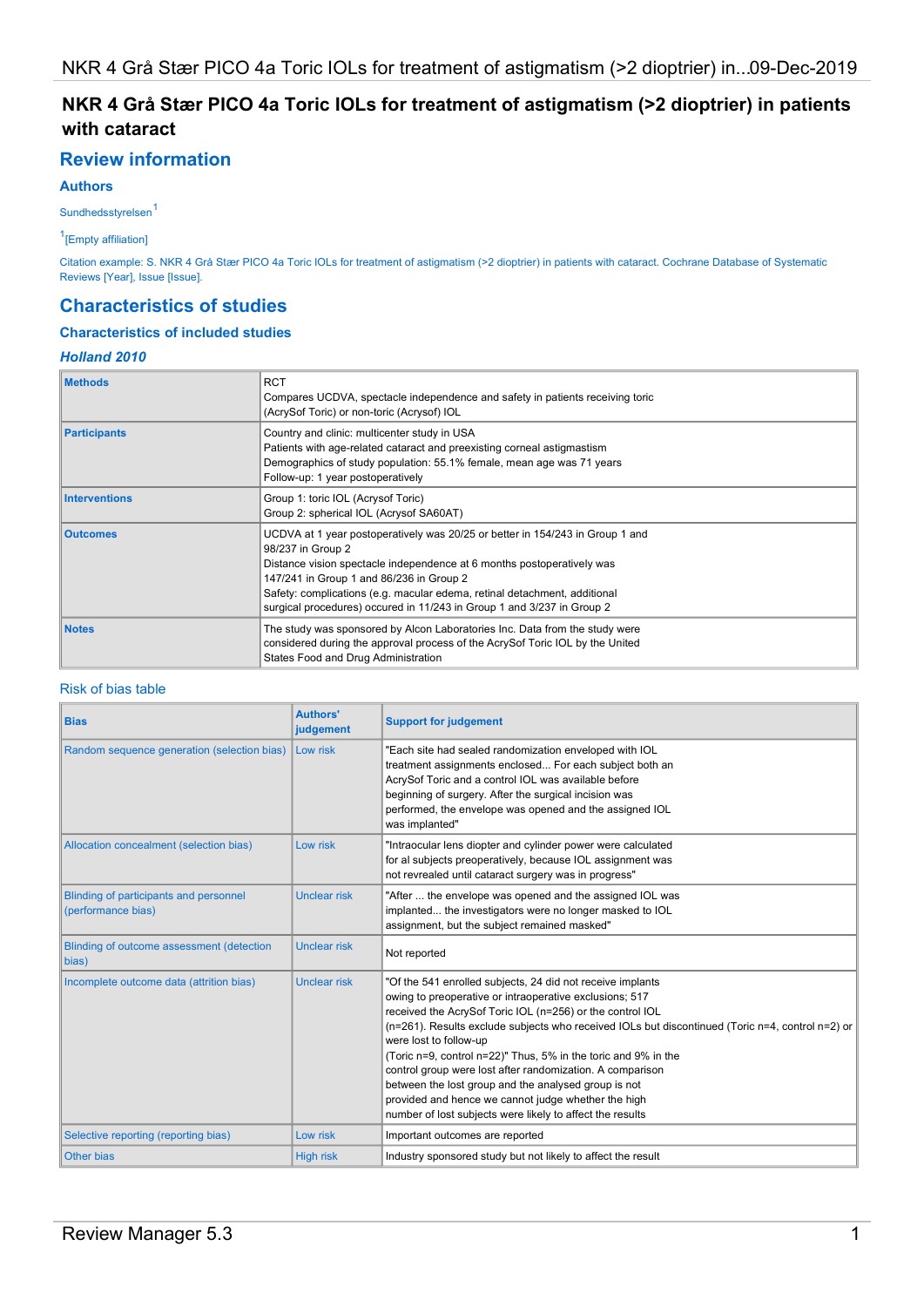## Visser 2014

| <b>Methods</b>       | Study design: Randomized controlled trial<br>Study grouping: Parallel group                                                                                                                                                                                                                                                                                                                                                                                                                                                                                   |  |
|----------------------|---------------------------------------------------------------------------------------------------------------------------------------------------------------------------------------------------------------------------------------------------------------------------------------------------------------------------------------------------------------------------------------------------------------------------------------------------------------------------------------------------------------------------------------------------------------|--|
| <b>Participants</b>  | <b>Baseline Characteristics</b><br>Intervention<br>• Mean age (SD): 74 (50-88)<br>$\bullet$ No. of males (%): 49<br>Kontrol<br>• Mean age (SD): 74 (49-87)<br>$\bullet$ No. of males (%): 54<br>Overall                                                                                                                                                                                                                                                                                                                                                       |  |
|                      | • Mean age (SD):<br>$\bullet$ No. of males (%):<br>Included criteria: 21 years or older, bilateral age-related cataract, and bilateral regular corneal astigmatism of at leas<br>1.25D.<br>Excluded criteria: Irregular corneal astigmatism, Fuchs endothelial dystrophy stage 2 or higher, glaucoma related<br>extensive visual field loss, or and expected postoperative corrected distance visual acuity of less than 20/40<br>Pretreatment: Age, mean (range) intervention: 74 (50-88), male %: 49%Age, mean (range), kontrol: 74 (49-87), male %:<br>54% |  |
| <b>Interventions</b> | <b>Intervention Characteristics</b><br>Intervention<br>• Description: Acrysof aspherical toric IOL (model SN6AT3-T9)<br>• Duration of intervention:<br>$\bullet$ Dose:<br>• Follow-up time after EoT: 6 mdr<br>Kontrol<br>· Description: Acrysof aspehrical IOL model SN60WF<br>• Duration of intervention:<br>$\bullet$ Dose:<br>· Follow-up time after EoT: 6 mdr                                                                                                                                                                                           |  |
| <b>Outcomes</b>      | <b>Brilleafhængighed</b><br><b>. Outcome type: DichotomousOutcome</b><br>· Reporting: Fully reported<br>• Direction: Lower is better<br>· Data value: Endpoint<br>Antal patienter der ikke opnåede postop UCDVA 0.8 (snellen) eller bedre<br>• Outcome type: DichotomousOutcome<br>• Reporting: Fully reported<br>· Direction: Lower is better<br>· Data value: Endpoint<br>Antal komplikationer<br>· Outcome type: DichotomousOutcome<br>• Reporting: Fully reported<br>· Direction: Lower is better<br>· Data value: Endpoint                               |  |
| <b>Notes</b>         | Jesper Hjortdal on 28/04/2019 20:55<br><b>Select</b><br>A: RCT. Inkluderes.                                                                                                                                                                                                                                                                                                                                                                                                                                                                                   |  |

## Risk of bias table

| <b>Bias</b>                                                           | Authors'<br>judgement | <b>Support for judgement</b>                                                                                                                                          |
|-----------------------------------------------------------------------|-----------------------|-----------------------------------------------------------------------------------------------------------------------------------------------------------------------|
| Random sequence generation<br>(selection bias)                        | Low risk              | Judgement Comment: Patients were randomized using a online program. s. 1464                                                                                           |
| Allocation concealment (selection bias) Low risk                      |                       | Judgement Comment: computer generated. central allocation                                                                                                             |
| Blinding of participants and personnel Low risk<br>(performance bias) |                       | Judgement Comment: The patients and investigator performing the postoperative examinations were<br>blinded.                                                           |
| <b>Blinding of outcome assessment</b><br>(detection bias)             | Low risk              | Judgement Comment: The investigator performing the postoperative examinations were blinded.                                                                           |
| Incomplete outcome data (attrition<br>bias)                           | Low risk              | Judgement Comment: Intet frafald i kontrolgruppen og 4 der falder fra i interventinsgruppen (2 dør og 2<br>dropouts). men der er foretaget intention to treatanalyser |
| Selective reporting (reporting bias)                                  | Low risk              | Judgement Comment: Protokol på clinical trials. All primary and secondary outcomes of interest are reported                                                           |
| <b>Other bias</b>                                                     | Low risk              | Judgement Comment: appears to be free of other sources of bias                                                                                                        |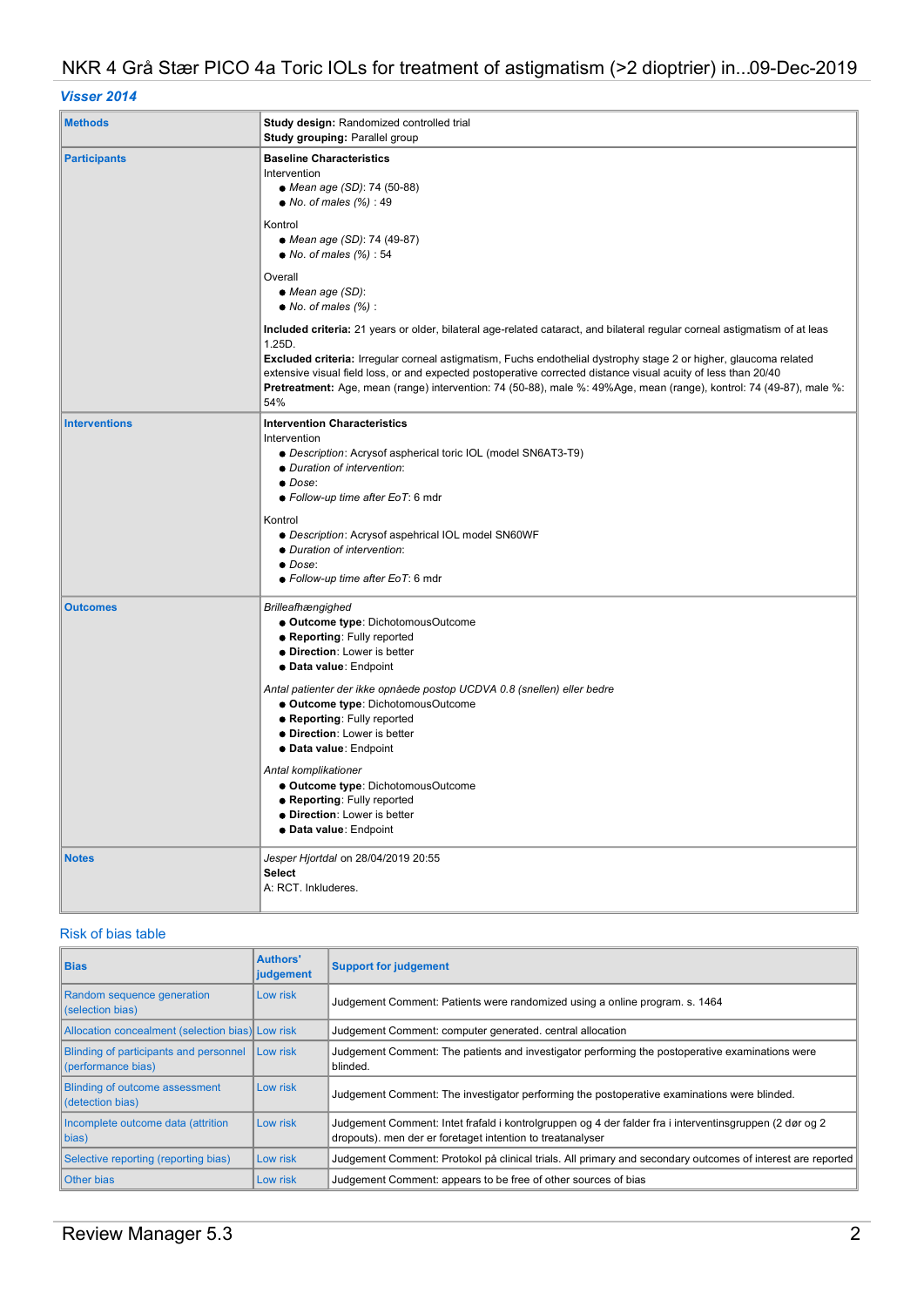Footnotes

### Characteristics of excluded studies

## Ahmed 2010

| <b>Reason for exclusion</b> | Observational study describing the outcome after bilateral implantation with toric<br>IOLs but did not compare to a group not receiving toric IOL implantation                                                             |  |
|-----------------------------|----------------------------------------------------------------------------------------------------------------------------------------------------------------------------------------------------------------------------|--|
| Alberdi 2012                |                                                                                                                                                                                                                            |  |
| <b>Reason for exclusion</b> | Prospective observational study describing the rotational stability of Rayner<br>T-flex. Does not compare visual function to patients not receiving toric IOL                                                              |  |
| <b>Ale 2012</b>             |                                                                                                                                                                                                                            |  |
| <b>Reason for exclusion</b> | Retrospective study comparing the outcome after implantation of two different<br>types of IOLs (AcrySof Toric and AT-Torbi) but does not compare to patients not<br>receiving toric IOL implantation                       |  |
| <b>Alio 2010</b>            |                                                                                                                                                                                                                            |  |
| <b>Reason for exclusion</b> | Prospective, observational study describing the outcome after implantation of a<br>toric IOL (Acri.Comfort 646 TLC) but does not compare to patients not receiving<br>toric IOL implantation                               |  |
| <b>Alio 2011</b>            |                                                                                                                                                                                                                            |  |
| <b>Reason for exclusion</b> | Prospective case series describing the outcome after implantation of a toric IOL<br>(AcrySof) but does not compare to a group not receiving toric IOL implantation                                                         |  |
| <b>Alio 2011b</b>           |                                                                                                                                                                                                                            |  |
| <b>Reason for exclusion</b> | Prospective case series describing the outcome after implantation of a toric IOL<br>(AT Lisa 909M) but does not compare to a group not receiving toric IOL<br>implantation                                                 |  |
| <b>Bachernegg 2015</b>      |                                                                                                                                                                                                                            |  |
| <b>Reason for exclusion</b> | Wrong study design                                                                                                                                                                                                         |  |
| <b>Bandeira 2018</b>        |                                                                                                                                                                                                                            |  |
| <b>Reason for exclusion</b> | Wrong study design                                                                                                                                                                                                         |  |
| <b>Bauer 2008</b>           |                                                                                                                                                                                                                            |  |
| <b>Reason for exclusion</b> | Prospective, observational studies describing the outcome after implantation of a<br>toric IOL (AcrySof) but does not compare to a group not receiving toric IOL<br>implantation                                           |  |
| <b>Cervantes-Coste 2012</b> |                                                                                                                                                                                                                            |  |
| <b>Reason for exclusion</b> | Observational study describing the outcome after implantation of a toric IOL<br>(AcrySof) but does not compare to a group not receiving toric IOL implantation                                                             |  |
| <b>Chua 2012</b>            |                                                                                                                                                                                                                            |  |
| <b>Reason for exclusion</b> | RCT comparing the outcome after implantation of an acrylic (AcrySof Toric<br>SN60T3, SN60T4, and SN60T5) or a silicone (Staar AA4203-TF, AA4203-TL)<br>toric IOL but does not compare to a group receiving a non-toric IOL |  |
| Correia 2009                |                                                                                                                                                                                                                            |  |
| <b>Reason for exclusion</b> | Paper published in Portugese                                                                                                                                                                                               |  |
| Dardzhikova 2009            |                                                                                                                                                                                                                            |  |
| <b>Reason for exclusion</b> | Observational study describing the outcome after implantation of a toric IOL<br>(AcrySof) but does not compare to a group not receiving toric IOL implantation                                                             |  |
| De Silva 2006               |                                                                                                                                                                                                                            |  |
| <b>Reason for exclusion</b> | Prospective, observational study describing the outcome after implantation of a<br>toric IOL (MicroSil 6116TU) but does not compare to a group receiving a<br>non-toric IOL                                                |  |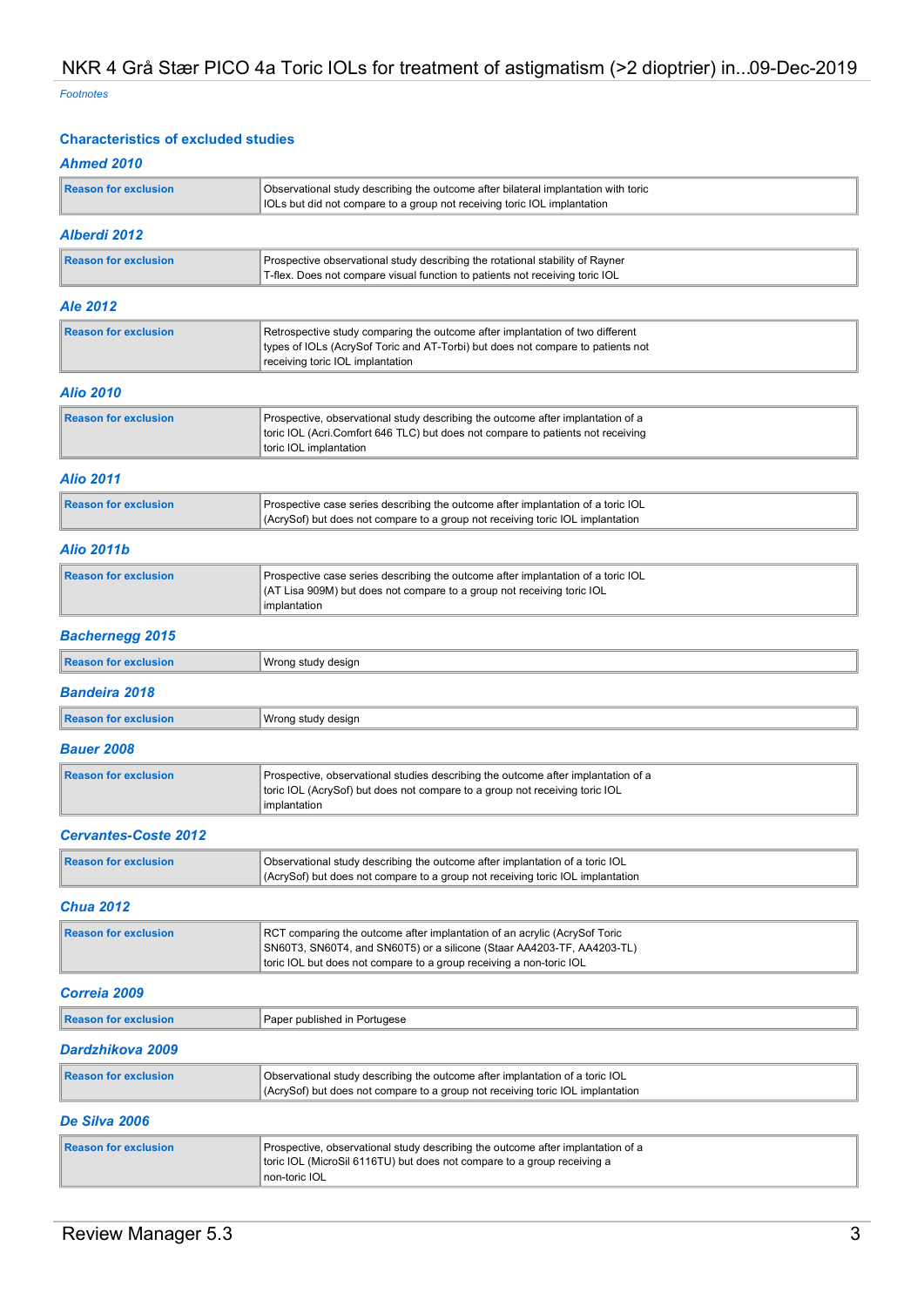## Dick 2006

| <b>Reason for exclusion</b> | Observational study describing the outcome after implantation of a toric IOL<br>(MicroSil Toric) but does not compare to a group receiving non-toric IOL<br>implantation. Paper published in German |  |
|-----------------------------|-----------------------------------------------------------------------------------------------------------------------------------------------------------------------------------------------------|--|
| Elhofi 2015                 |                                                                                                                                                                                                     |  |
| <b>Reason for exclusion</b> | Wrong study design                                                                                                                                                                                  |  |
| <b>Emesz 2015</b>           |                                                                                                                                                                                                     |  |
| <b>Reason for exclusion</b> | Wrong comparator                                                                                                                                                                                    |  |
| Entabi 2011                 |                                                                                                                                                                                                     |  |
| <b>Reason for exclusion</b> | Cohort study describing the outcome after impantation of a toric IOL (T-flex<br>623T) but does not compare to a group receiving a non-toric IOL                                                     |  |
| <b>Ernst 2011</b>           |                                                                                                                                                                                                     |  |
| <b>Reason for exclusion</b> | Retrospective case series describing outcome after implantation of AcrySof Toric<br>IOL                                                                                                             |  |
| <b>Feng 2017</b>            |                                                                                                                                                                                                     |  |
| <b>Reason for exclusion</b> | Wrong intervention                                                                                                                                                                                  |  |
| Ferreira 2012               |                                                                                                                                                                                                     |  |
| <b>Reason for exclusion</b> | RCT. Compares Tecnis and AcrySof Toric IOLs. Does not compare to a group<br>not receiving a toric IOL                                                                                               |  |
| <b>Freitas 2014</b>         |                                                                                                                                                                                                     |  |
| <b>Reason for exclusion</b> | Wrong study design                                                                                                                                                                                  |  |
| <b>Frohn 1999</b>           |                                                                                                                                                                                                     |  |
| <b>Reason for exclusion</b> | Case report of a single patient receiving a toric IOL                                                                                                                                               |  |
| Gangwani 2014               |                                                                                                                                                                                                     |  |
| <b>Reason for exclusion</b> | Wrong comparator                                                                                                                                                                                    |  |
| Gayton 2011                 |                                                                                                                                                                                                     |  |
| <b>Reason for exclusion</b> | Retrospective study describing the outcome after implantation of a toric IOL<br>(AcrySof toric) but does not compare to a group receiving a non-toric IOL                                           |  |
| <b>Gerl 2017</b>            |                                                                                                                                                                                                     |  |
| <b>Reason for exclusion</b> | Wrong study design                                                                                                                                                                                  |  |
| <b>Gil 2014</b>             |                                                                                                                                                                                                     |  |
| <b>Reason for exclusion</b> | Wrong intervention                                                                                                                                                                                  |  |
| <b>Gills 2002</b>           |                                                                                                                                                                                                     |  |
| <b>Reason for exclusion</b> | Case report describing management of astigmatism with 2 toric IOLs                                                                                                                                  |  |
| <b>Gills 2002b</b>          |                                                                                                                                                                                                     |  |
| <b>Reason for exclusion</b> | Prospective study describing the outcome of combined toric IOL implantation<br>(Staar) and relaxing incisions in reducing high preexisting astigmatism                                              |  |
| <b>Gills 2003</b>           |                                                                                                                                                                                                     |  |
| <b>Reason for exclusion</b> | Case report describing the management of astigmatism with 2 toric IOLs                                                                                                                              |  |
| Goggin 2011                 |                                                                                                                                                                                                     |  |
| <b>Reason for exclusion</b> | Observational study describing the outcome after implantation of a toric IOL<br>(SN60TT AcrySof Toric) but does not compare to a group receiving a non-toric<br><b>IOL</b>                          |  |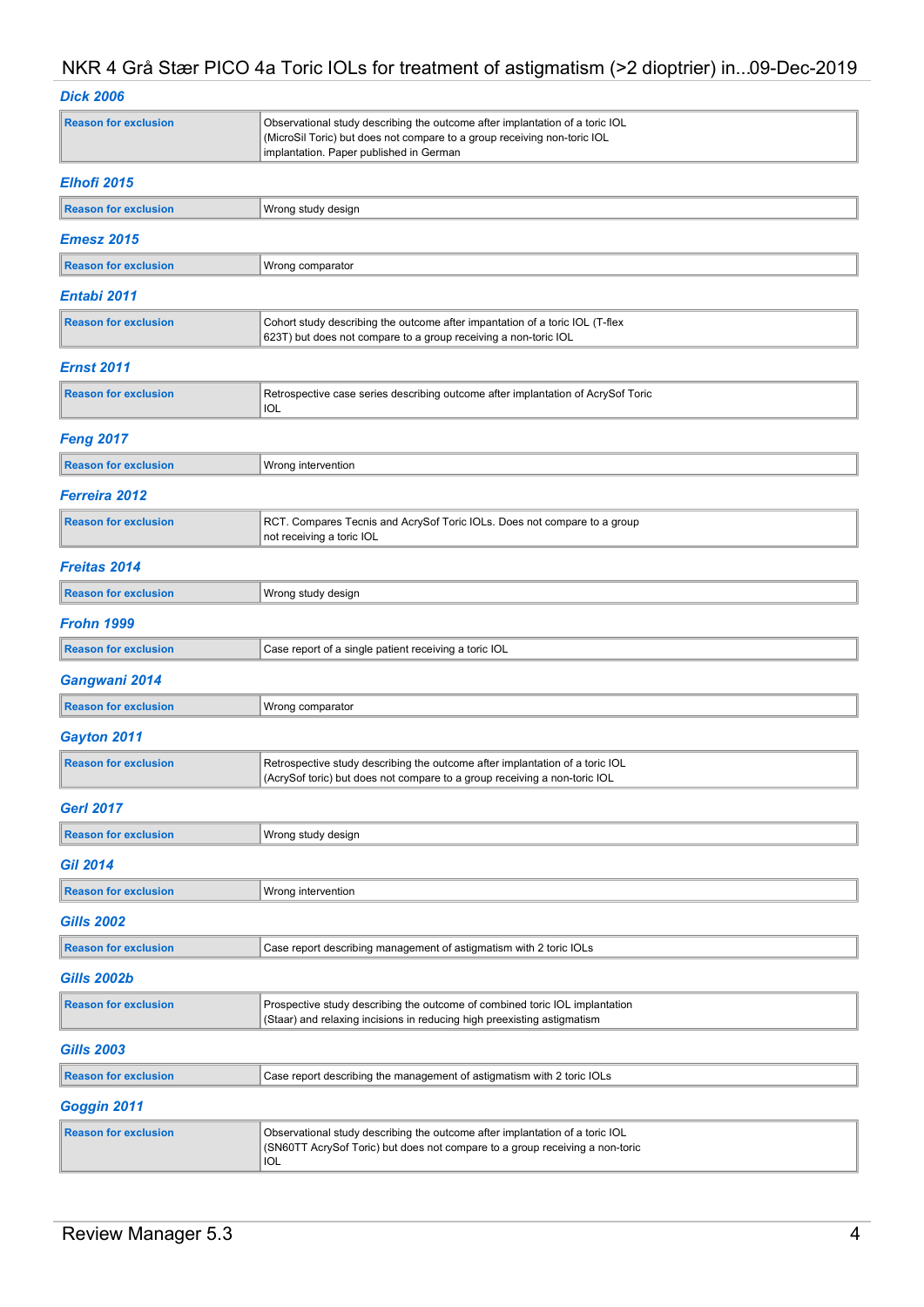| Goggin 2011b                |                                                                                                                                                                                                                           |
|-----------------------------|---------------------------------------------------------------------------------------------------------------------------------------------------------------------------------------------------------------------------|
| <b>Reason for exclusion</b> | Same study population as Goggin 2011, describes the outcome after<br>implantation of a toric IOL (SN60TT Acrysof Toric) but does not compare to a<br>group receiving a non-toric IOL                                      |
| <b>Gundersen 2012</b>       |                                                                                                                                                                                                                           |
| <b>Reason for exclusion</b> | Observational study describing the outcome after implantation of a toric IOL<br>(AcrySof Toric) but does not compare to a group receiving a non-toric IOL                                                                 |
| <b>Hatch 2015</b>           |                                                                                                                                                                                                                           |
| <b>Reason for exclusion</b> | Wrong intervention                                                                                                                                                                                                        |
| Hirnschall 2014             |                                                                                                                                                                                                                           |
| <b>Reason for exclusion</b> | Wrong intervention                                                                                                                                                                                                        |
| <b>Hoffmann 2011</b>        |                                                                                                                                                                                                                           |
| <b>Reason for exclusion</b> | Case series describing the outcome after implantation of a toric IOL (AcrySof<br>Toric) but does not compare to a group receiving a non-toric IOL                                                                         |
| Jampaulo 2008               |                                                                                                                                                                                                                           |
| <b>Reason for exclusion</b> | Retrospective, interventional, case series describing the rotational stability of a<br>toric IOL (Staar Toric) but does not compare visual outcome/spectacle indepence<br>in patients receiving/not receiving a toric IOL |
| <b>Jin 2010</b>             |                                                                                                                                                                                                                           |
| <b>Reason for exclusion</b> | Partly observational and partly theoretical study evaluating the effect of axis<br>misalignment on postoperative refraction                                                                                               |
| <b>Jung 2018</b>            |                                                                                                                                                                                                                           |
| <b>Reason for exclusion</b> | Wrong study design                                                                                                                                                                                                        |
| <b>Kasthurirangan 2015</b>  |                                                                                                                                                                                                                           |
| <b>Reason for exclusion</b> | Wrong outcomes                                                                                                                                                                                                            |
| <b>Kersey 2007</b>          |                                                                                                                                                                                                                           |
| <b>Reason for exclusion</b> | Case series describing the outcome after implantation of a toric IOL in patients<br>who had previously undergone penetrating keratoplasty                                                                                 |
| Kessel 2016                 |                                                                                                                                                                                                                           |
| <b>Reason for exclusion</b> | Wrong study design                                                                                                                                                                                                        |
| <b>Kim 2010</b>             |                                                                                                                                                                                                                           |
| <b>Reason for exclusion</b> | Prospective, observational study describing the rotational stability of a toric IOL<br>(AcrySof Toric) but does not compare visual outcome or spectacle independece<br>in patients receiving/not receiving a toric IOL    |
| <b>Koshy 2010</b>           |                                                                                                                                                                                                                           |
| <b>Reason for exclusion</b> | Prospective, observational study describing the rotational stability of a toric IOL<br>(AcrySof SN60TT) but does not compare visual outcome or spectacle<br>independece in patients receiving/not receiving a toric IOL   |
| <b>Lam 2016</b>             |                                                                                                                                                                                                                           |
| <b>Reason for exclusion</b> | Wrong study design                                                                                                                                                                                                        |
| <b>Lane 2009</b>            |                                                                                                                                                                                                                           |
| <b>Reason for exclusion</b> | Prospective non-randomized study comparing outcome after implantation of<br>AcrySof Toric or AcrySof spherical IOL                                                                                                        |
| <b>Leon 2015</b>            |                                                                                                                                                                                                                           |
| <b>Reason for exclusion</b> | Wrong study design                                                                                                                                                                                                        |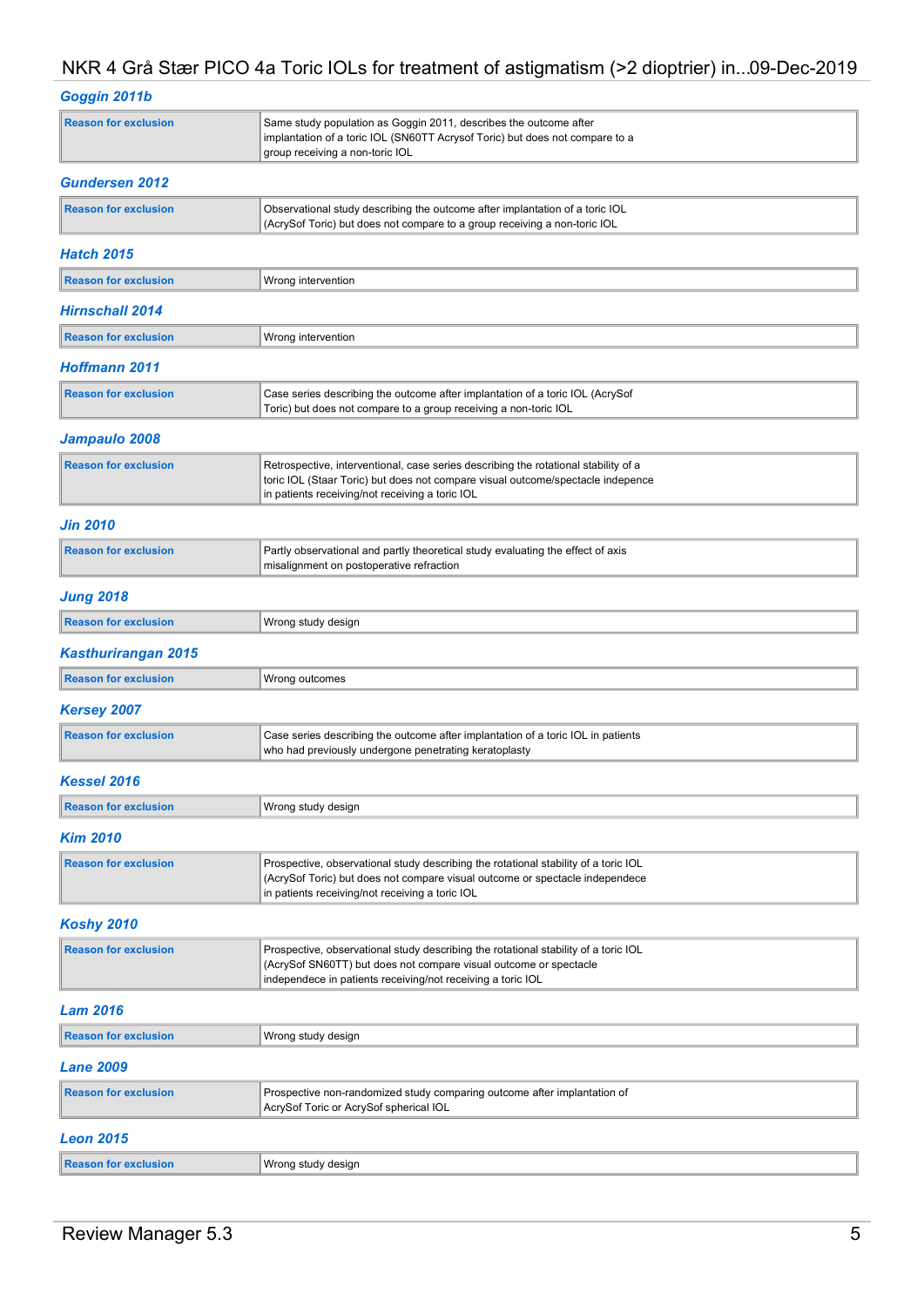|  | <b>Leyland 2001</b> |  |
|--|---------------------|--|

| <b>Reason for exclusion</b> | Case series describing the outcome and rotational stability of a toric IOL (Staar<br>Toric AA-4203TF) but does not compare to a group receiving a non-toric IOL                    |
|-----------------------------|------------------------------------------------------------------------------------------------------------------------------------------------------------------------------------|
| <b>Liu 2014</b>             |                                                                                                                                                                                    |
| <b>Reason for exclusion</b> | Wrong study design                                                                                                                                                                 |
| <b>Maedel 2014</b>          |                                                                                                                                                                                    |
| <b>Reason for exclusion</b> | Wrong study design                                                                                                                                                                 |
| <b>Mairot 2016</b>          |                                                                                                                                                                                    |
| <b>Reason for exclusion</b> | Wrong study design                                                                                                                                                                 |
| <b>Mayer 2017</b>           |                                                                                                                                                                                    |
| <b>Reason for exclusion</b> | Wrong study design                                                                                                                                                                 |
| <b>Mencucci 2013</b>        |                                                                                                                                                                                    |
| <b>Reason for exclusion</b> | Prospective, non-randomized, observational study comparing the outcome after<br>implantation of AcrySof Toric and AcrySof spherical IOL                                            |
| Mencucci 2013a              |                                                                                                                                                                                    |
| <b>Reason for exclusion</b> | Wrong study design                                                                                                                                                                 |
| <b>Mendicute 2008</b>       |                                                                                                                                                                                    |
| <b>Reason for exclusion</b> | Prospective, observational study describing the outcome after implantation of<br>AcrySof toric IOL but does not compare to a group receiving non-toric IOL                         |
| <b>Mendicute 2009</b>       |                                                                                                                                                                                    |
| <b>Reason for exclusion</b> | Wrong study population                                                                                                                                                             |
| <b>Mingo-Botin 2010</b>     |                                                                                                                                                                                    |
| <b>Reason for exclusion</b> | Wrong study population                                                                                                                                                             |
| <b>Mohammad Rabei 2016</b>  |                                                                                                                                                                                    |
| <b>Reason for exclusion</b> | Wrong study design                                                                                                                                                                 |
| <b>Mojzis 2011</b>          |                                                                                                                                                                                    |
| <b>Reason for exclusion</b> | Retrospective study evaluating the outcome after multifocal toric IOL implantation                                                                                                 |
| <b>Mozayan 2014</b>         |                                                                                                                                                                                    |
| <b>Reason for exclusion</b> | Wrong study design                                                                                                                                                                 |
| <b>Nagpal 2015</b>          |                                                                                                                                                                                    |
| <b>Reason for exclusion</b> | Wrong study design                                                                                                                                                                 |
| <b>Nanavaty 2017</b>        |                                                                                                                                                                                    |
| <b>Reason for exclusion</b> | Wrong study design                                                                                                                                                                 |
| <b>Osher 2011</b>           |                                                                                                                                                                                    |
| <b>Reason for exclusion</b> | Observational study describing the outcome after combined toric IOL<br>implantation and astigmatic keratotomy. Does not compare to a group not<br>receiving toric IOL implantation |
| <b>Ouchi 2011</b>           |                                                                                                                                                                                    |
| <b>Reason for exclusion</b> | Prospective study evaluating the effect of toric IOL implantation combined with<br>limbal relaxing incisions. Does not compare to a group not receiving toric IOL                  |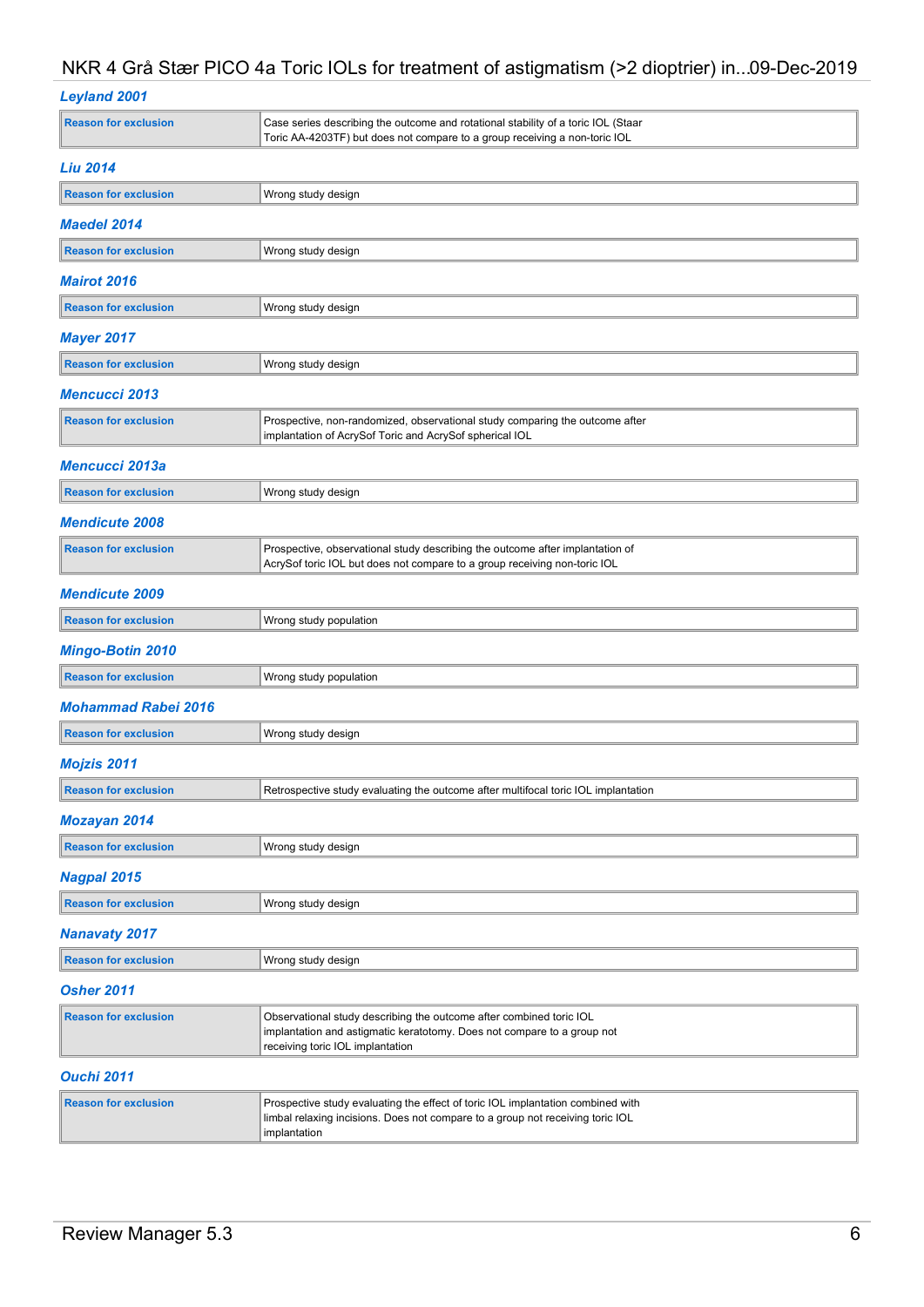## Packer 2018

| <b>Reason for exclusion</b> | Wrong comparator                                                                                                                                                                                                                                                  |
|-----------------------------|-------------------------------------------------------------------------------------------------------------------------------------------------------------------------------------------------------------------------------------------------------------------|
| Park 2011                   |                                                                                                                                                                                                                                                                   |
| <b>Reason for exclusion</b> | Prospective study comparing toric and non-toric IOL implantation in patients<br>undergoing simulataneous phacoemulsification and 23-gauge vitrectomy. All<br>patients had vitreoretinal disease                                                                   |
| Pepose 2015                 |                                                                                                                                                                                                                                                                   |
| <b>Reason for exclusion</b> | Wrong comparator                                                                                                                                                                                                                                                  |
| <b>Poll 2011</b>            |                                                                                                                                                                                                                                                                   |
| <b>Reason for exclusion</b> | Retrospective study comparing outcome after toric IOL or peripheral corneal<br>relaxing incisions                                                                                                                                                                 |
| Pouyeh 2011                 |                                                                                                                                                                                                                                                                   |
| <b>Reason for exclusion</b> | Retrospective case series describing the outcome after implantation of a toric<br>IOL (AcrySof Toric) in a teaching hospital. Does not compare to a group<br>receiving a non-toric IOL                                                                            |
| <b>Roensch 2012</b>         |                                                                                                                                                                                                                                                                   |
| <b>Reason for exclusion</b> | Case series describing the outcome after toric IOL (AcrySof Toric) or multifocal<br>IOL (AcrySof Restor) implantation. Does not compare to a group receiving a<br>non-toric, monofocal IOL                                                                        |
| <b>Ruhswurm 2000</b>        |                                                                                                                                                                                                                                                                   |
| <b>Reason for exclusion</b> | Observational study describing the outcome after toric IOL (Staar AA4203T)<br>implantation. Does not compare to a group receiving a non-toric IOL                                                                                                                 |
| Sambhara 2017               |                                                                                                                                                                                                                                                                   |
| <b>Reason for exclusion</b> | Wrong study design                                                                                                                                                                                                                                                |
| Sasaki 2012                 |                                                                                                                                                                                                                                                                   |
| <b>Reason for exclusion</b> | Prospective, non-randomized study comparing outcome after implantion of a toric<br>(AcrySof Toric) or spherical (AcrySof) IOL                                                                                                                                     |
| <b>Scialdone 2013</b>       |                                                                                                                                                                                                                                                                   |
| <b>Reason for exclusion</b> | Wrong comparator                                                                                                                                                                                                                                                  |
| Seth 2018                   |                                                                                                                                                                                                                                                                   |
| <b>Reason for exclusion</b> | Wrong study design                                                                                                                                                                                                                                                |
| <b>Sheppard 2013</b>        |                                                                                                                                                                                                                                                                   |
| <b>Reason for exclusion</b> | Multicenter cohort study describing the outcome after implantation of a toric IOL<br>(Tecnis Toric) but does not compare to a group receiving a non-toric IOL                                                                                                     |
| <b>Stanwood 2002</b>        |                                                                                                                                                                                                                                                                   |
| <b>Reason for exclusion</b> | Case series describing the outcome after implantation with a toric IOL (Staar<br>AA4203TF or AA4203TL) but does not compare to a group receiving a non-toric<br>IOL                                                                                               |
| <b>Statham 2009</b>         |                                                                                                                                                                                                                                                                   |
| <b>Reason for exclusion</b> | Retrospective chart review comparing outcome after AcrySof Toric or AcrySof<br>spherical IOL                                                                                                                                                                      |
| <b>Stewart 2010</b>         |                                                                                                                                                                                                                                                                   |
| <b>Reason for exclusion</b> | Retrospective study describing the outcome after toric IOL implantation (Rayner<br>T models) in patients who had previously undergone penetrating keratoplasty<br>compared to non-keratoplasty patients. Does not compare to a group receiving a<br>non-toric IOL |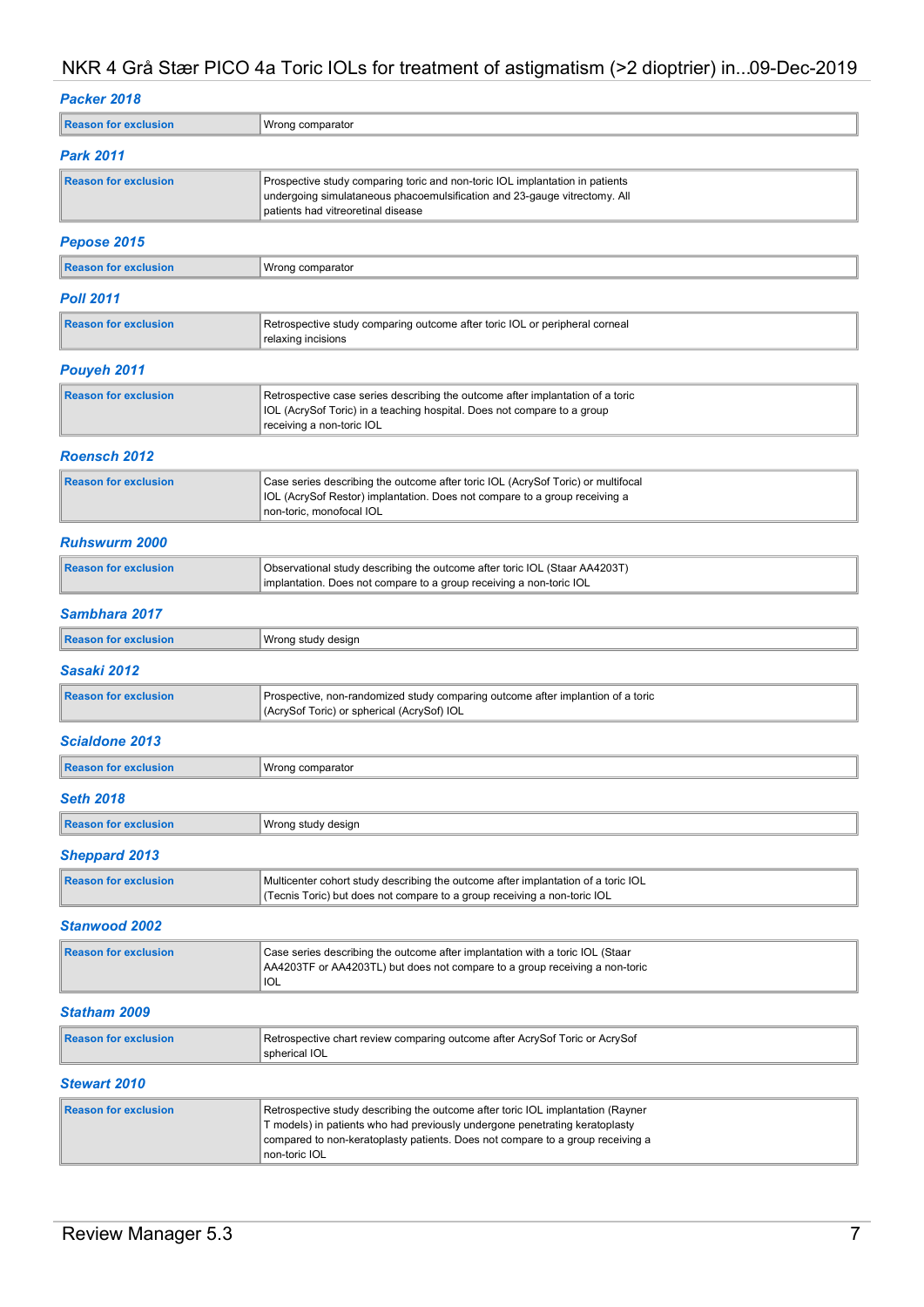| sun 2000 |
|----------|

| <b>Reason for exclusion</b> | Retrospective study describing the outcome after implantation of a toric IOL<br>(Staar AA4203TF) or a non-toric IOL (unknown model). The study included both<br>patients who underwent cataract surgery and clear lens extraction                |
|-----------------------------|--------------------------------------------------------------------------------------------------------------------------------------------------------------------------------------------------------------------------------------------------|
| <b>Swiatek 2012</b>         |                                                                                                                                                                                                                                                  |
| <b>Reason for exclusion</b> | Retrospective case series reporting the outcome after implantation of a toric IOL<br>(AcrySof T3-T9) but does not compare to a group receiving a non-toric IOL                                                                                   |
| <b>Tassignon 2011</b>       |                                                                                                                                                                                                                                                  |
| <b>Reason for exclusion</b> | Observational study describing the outcome after spherotoric IOL implantation<br>(Morcher BIL IOL). Does not compare to a group receiving a non-toric IOL                                                                                        |
| <b>Thomas 2018</b>          |                                                                                                                                                                                                                                                  |
| <b>Reason for exclusion</b> | Wrong study design                                                                                                                                                                                                                               |
| <b>Titiyal 2014</b>         |                                                                                                                                                                                                                                                  |
| <b>Reason for exclusion</b> | Wrong study design                                                                                                                                                                                                                               |
| Vasavada 2013               |                                                                                                                                                                                                                                                  |
| <b>Reason for exclusion</b> | Wrong study design                                                                                                                                                                                                                               |
| <b>Vickovic 2012</b>        |                                                                                                                                                                                                                                                  |
| <b>Reason for exclusion</b> | Observational study evaluating the outcome after implantation of AT TORBI toric<br>intraocular lens. Does not compare to a group not receiving a toric IOL                                                                                       |
| Visser 2011                 |                                                                                                                                                                                                                                                  |
| <b>Reason for exclusion</b> | Prospective, observational study describing the outcome after implantation of<br>different types of toric IOLs (AcrySof SN60T6, SN60t7, SN60T8 or SN60T9) but<br>does not compare to a group that did not receive toric IOL implantation         |
| <b>Visser 2011b</b>         |                                                                                                                                                                                                                                                  |
| <b>Reason for exclusion</b> | Cohort study describing the outcome after implantation of a multifocal IOL (AT<br>Lisa). Does not compare to a group receiving a non-toric or non-multifocal IOL                                                                                 |
| <b>Visser 2012</b>          |                                                                                                                                                                                                                                                  |
| <b>Reason for exclusion</b> | Observational study describing the outcome after implantation of different types<br>of toric IOLs (AcrySof Toric) or toric phakic IOL (Artiflex pIOL, Artisan Toric pIOL)<br>implantation. Does not compare to a group receiving a non-toric IOL |
| <b>Waltz 2015</b>           |                                                                                                                                                                                                                                                  |
| <b>Reason for exclusion</b> | Wrong patient population                                                                                                                                                                                                                         |
| <b>Webers 2017</b>          |                                                                                                                                                                                                                                                  |
| <b>Reason for exclusion</b> | Wrong study design                                                                                                                                                                                                                               |
| Woo 2015                    |                                                                                                                                                                                                                                                  |
| <b>Reason for exclusion</b> | Wrong study design                                                                                                                                                                                                                               |
| <b>Zuberbuhler 2008</b>     |                                                                                                                                                                                                                                                  |
| <b>Reason for exclusion</b> | Retrospective study describing the outcome after implantation of a toric IOL<br>(AcrySof SA60T3, SA60T4, SA60T5) but does not compare to a group receiving<br>a non-toric IOL                                                                    |
| <b>Zukaite 2019</b>         |                                                                                                                                                                                                                                                  |
| <b>Reason for exclusion</b> | Wrong study design                                                                                                                                                                                                                               |
|                             |                                                                                                                                                                                                                                                  |

Footnotes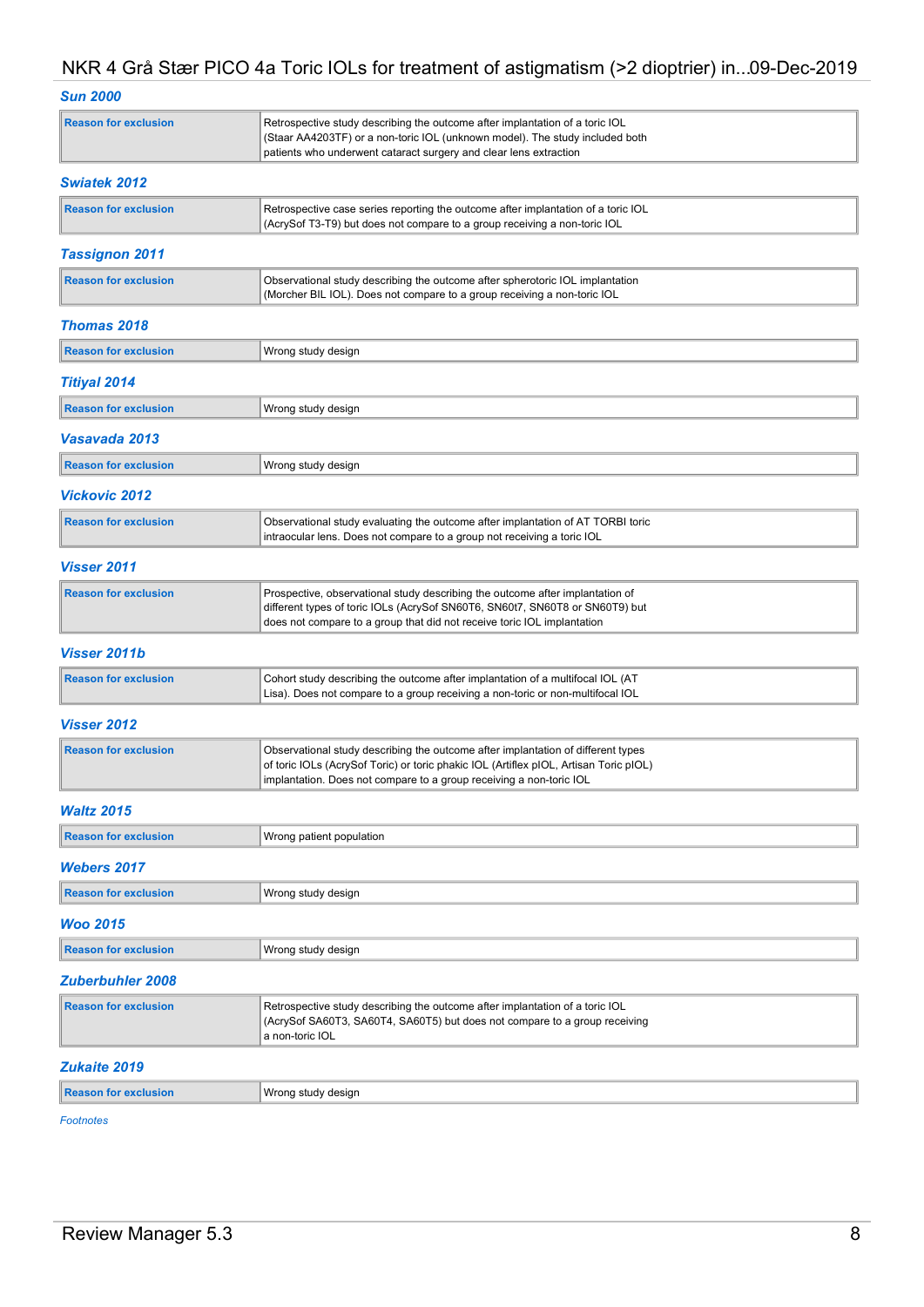## References to studies

## Included studies

#### Holland 2010

[Empty]

#### Visser 2014

Visser, Nienke; Beckers, Henny J. M.; Bauer, Noel J. C.; Gast, Sacha T. J. M.; Zijlmans, Bart L. M.; Berenschot, Tos T. J. M.; Webers, Carroll A.; Nuijts, Rudy M. M. A.. Toric vs aspherical control intraocular lenses in patients with cataract and corneal astigmatism: a randomized clinical trial.. JAMA Ophthalmology 2014;132(12):1462-1468. [DOI: ]

#### Excluded studies

#### Ahmed 2010

[Empty]

#### Alberdi 2012

[Empty]

#### Ale 2012

[Empty]

#### Alio 2010

[Empty]

## Alio 2011

[Empty]

#### Alio 2011b

[Empty]

#### Bachernegg 2015

Bachernegg, Alexander; Ruckl, Theresa; Strohmaier, Clemens; Jell, Gerlinde; Grabner, Gunther; Dexl, Alois K.. Vector Analysis, Rotational Stability, and Visual Outcome After Implantation of a New Aspheric Toric IOL.. Journal of Refractive Surgery 2015;31(8):513-520. [DOI: ]

#### Bandeira 2018

Bandeira, Francisco; Morral, Merce; Elies, Daniel; Eguiza, Sergio; Souki, Spyridoula; Manero, Felicidad; Guell, Jose L.. Transitional conic toric intraocular lens for the management of corneal astigmatism in cataract surgery.. Clinical Ophthalmology 2018;12(Journal Article):1071-1079. [DOI: ]

#### Bauer 2008

[Empty]

#### Cervantes-Coste 2012

[Empty]

#### Chua 2012

[Empty]

- Correia 2009
- [Empty]

#### Dardzhikova 2009

[Empty]

#### De Silva 2006

[Empty]

## Dick 2006

[Empty]

#### Elhofi 2015

Elhofi, Abdel Hamid; Helaly, Hany Ahmed. Comparison Between Digital and Manual Marking for Toric Intraocular Lenses: A Randomized Trial.. Medicine 2015;94(38):e1618. [DOI: ]

#### Emesz 2015

Emesz, Martin; Dexl, Alois K.; Krall, Eva M.; Bachernegg, Alexander; Moussa, Sarah; Jell, Gerlinde; Grabner, Gunther; Arlt, Eva-Maria. Randomized controlled clinical trial to evaluate different intraocular lenses for the surgical compensation of low to moderate-to-high regular corneal astigmatism during cataract surgery.. Journal of Cataract & Refractive Surgery 2015;41(12):2683-2694. [DOI: ]

#### Entabi 2011

[Empty]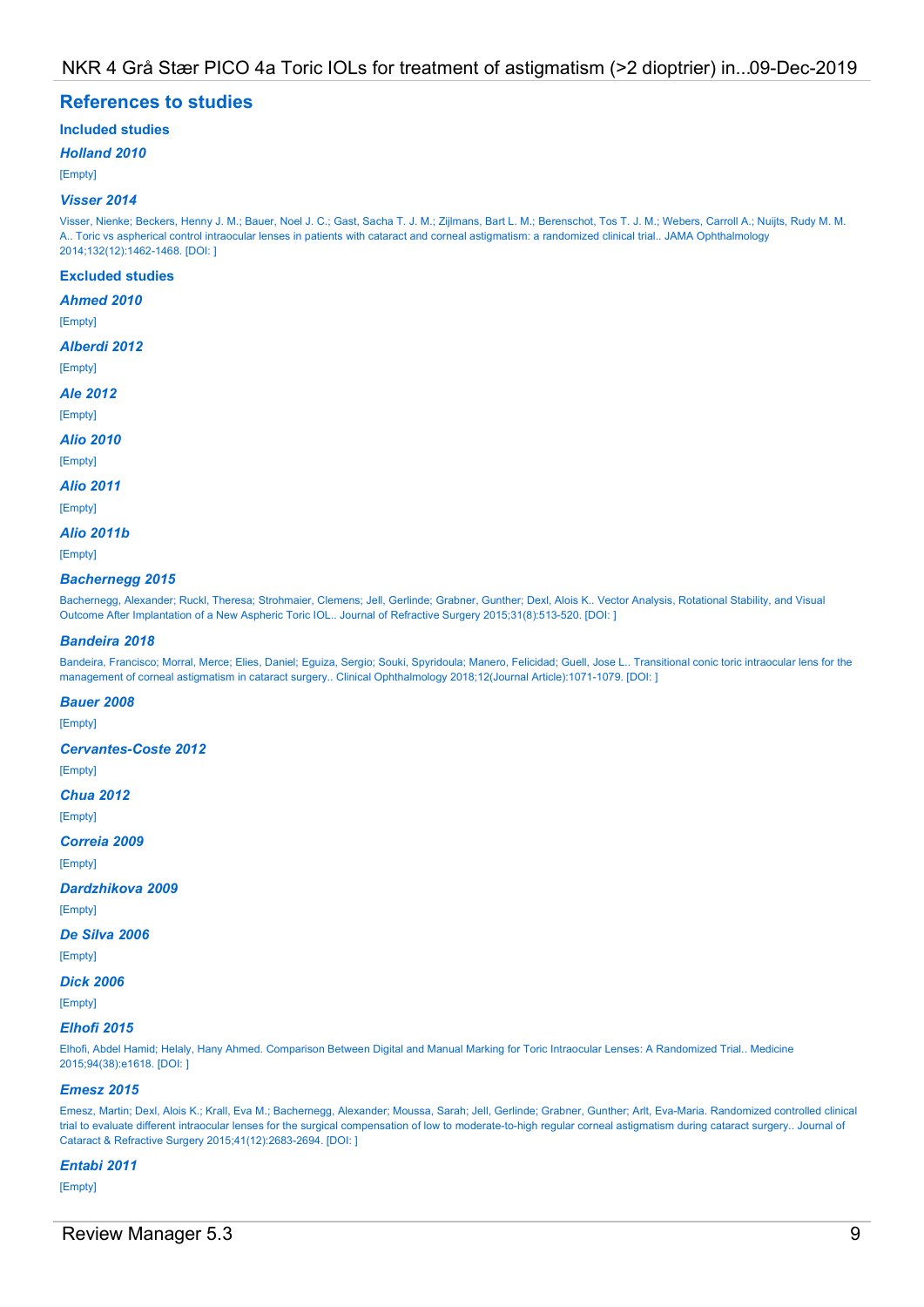#### Ernst 2011

[Empty]

#### Feng 2017

Feng K.; Guo H.K.; Zhang Y.L.; Wu, Z.. Visual quality comparison after multifocal toric intraocular lens or monofocal toric intraocular lens implantation.. [Zhonghua yan ke za zhi] Chinese journal of ophthalmology 2017;53(4):274-280. [DOI: ]

#### Ferreira 2012

[Empty]

#### Freitas 2014

Freitas, Giuliano Oliveira; Boteon, Joel Edmur; Carvalho, Mario Jose; Pinto, Rogerio Melo Costa. Treatment of astigmatism during phacoemulsification.. Arquivos Brasileiros de Oftalmologia 2014;77(1):40-46. [DOI: ]

#### Frohn 1999

[Empty]

#### Gangwani 2014

Gangwani, Vinod; Hirnschall, Nino; Findl, Oliver; Maurino, Vincenzo. Multifocal toric intraocular lenses versus multifocal intraocular lenses combined with peripheral corneal relaxing incisions to correct moderate astigmatism.. Journal of Cataract & Refractive Surgery 2014;40(10):1625-1632. [DOI: ]

#### Gayton 2011

[Empty]

#### Gerl 2017

Gerl M.; Breyer D.R.H.; Hagen P.; Koss M.J.; Mueller M.; Al Saad M.; Gerl R.H.; Kaymak H.; Klabe K.; Kretz, F. T. A.. Clinical Comparison of a Trifocal and a Trifocal-Toric Intraocular Lens Based on the Same Diffractive Platform.. Klinische Monatsblatter fur Augenheilkunde 2017;234(10):1276-1282. [DOI: ]

#### Gil 2014

Gil, Miguel A.; Varon, Consuelo; Cardona, Genis; Vega, Fidel; Buil, Jose A.. Comparison of far and near contrast sensitivity in patients symmetrically implanted with multifocal and monofocal IOLs.. European journal of ophthalmology 2014;24(1):44-52. [DOI: ]

#### **Gills 2002**

[Empty]

#### Gills 2002b

[Empty]

#### **Gills 2003**

[Empty]

#### Goggin 2011

[Empty]

#### Goggin 2011b

[Empty]

#### Gundersen 2012

[Empty]

#### Hatch 2015

Hatch, Kathryn M.; Woodcock, Emily C.; Talamo, Jonathan H.. Intraocular lens power selection and positioning with and without intraoperative aberrometry.. Journal of Refractive Surgery 2015;31(4):237-242. [DOI: ]

#### Hirnschall 2014

Hirnschall, Nino; Gangwani, Vinod; Crnej, Alja; Koshy, John; Maurino, Vincenzo; Findl, Oliver. Correction of moderate corneal astigmatism during cataract surgery: toric intraocular lens versus peripheral corneal relaxing incisions.. Journal of Cataract & Refractive Surgery 2014;40(3):354-361. [DOI: ]

#### Hoffmann 2011

[Empty]

#### Jampaulo 2008

[Empty]

#### Jin 2010

[Empty]

#### Jung 2018

Jung, Na Yeon; Lim, Dong Hui; Hwang, Sung Soon; Hyun, Joo; Chung, Tae-Young. Comparison of clinical outcomes of toric intraocular lens, Precizon vs Tecnis: a single center randomized controlled trial.. BMC Ophthalmology 2018;18(1):292. [DOI: ]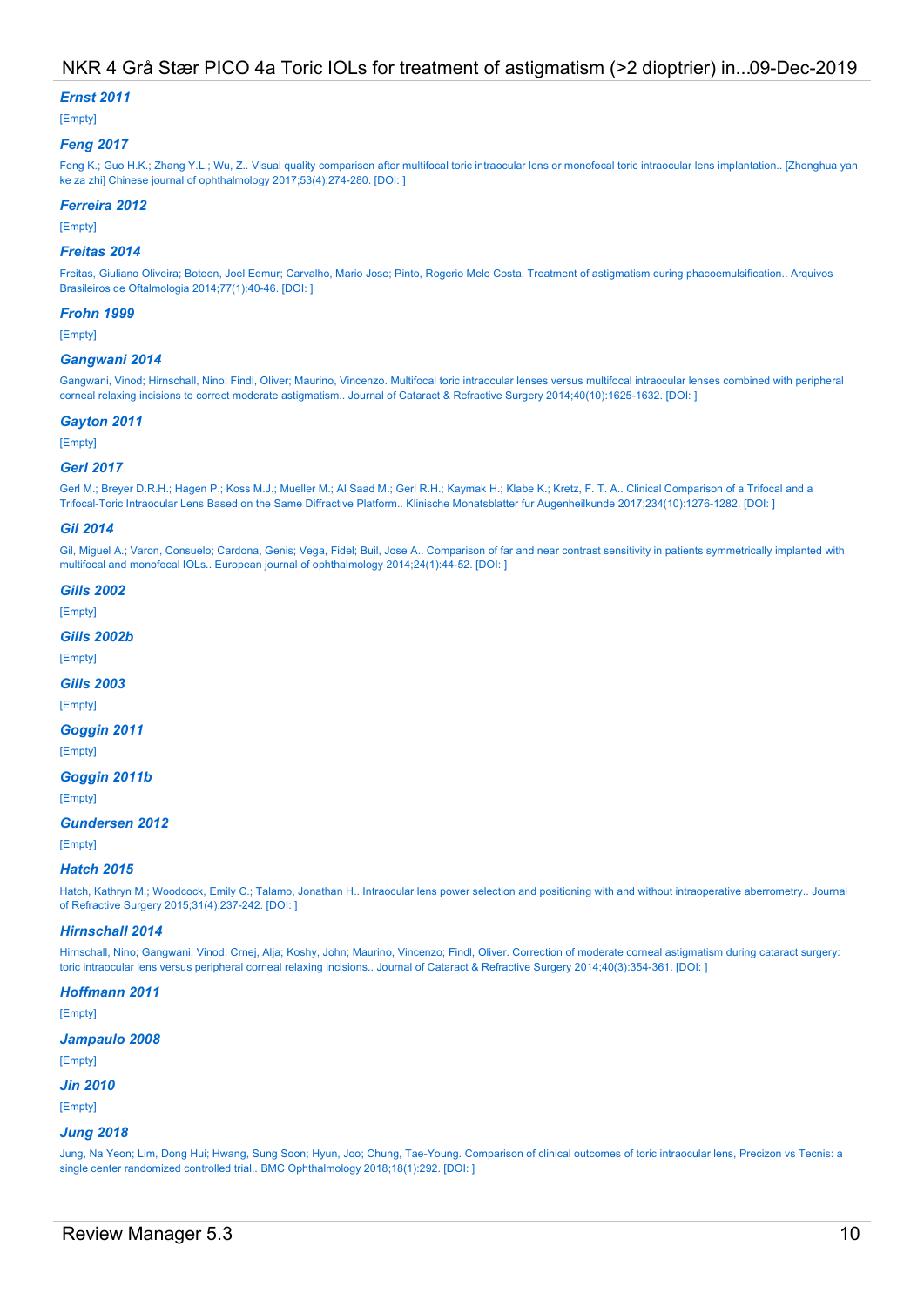#### Kasthurirangan 2015

Kasthurirangan S.; Bentow, S.. Refractive and corneal astigmatism in patients with monofocal intraocular lens.. Investigative Ophthalmology and Visual Science.Conference: 2015 Annual Meeting of the Association for Research in Vision and Ophthalmology, ARVO 2015.United States 2015;56(7):2967. [DOI: ]

#### Kersey 2007

[Empty]

#### Kessel 2016

Kessel, Line; Andresen, Jens; Tendal, Britta; Erngaard, Ditte; Flesner, Per; Hjortdal, Jesper. Toric Intraocular Lenses in the Correction of Astigmatism During Cataract Surgery: A Systematic Review and Meta-analysis. Ophthalmology 2016;123(2):275-286. [DOI: ]

#### Kim 2010

[Empty]

#### Koshy 2010

[Empty]

#### Lam 2016

Lam, Douglas K. T.; Chow, Vanissa W. S.; Ye, Cong; Ng, Paul Ka-Fai; Wang, Zheng; Jhanji, Vishal. Comparative evaluation of aspheric toric intraocular lens implantation and limbal relaxing incisions in eyes with cataracts and <=3 dioptres of astigmatism.. British Journal of Ophthalmology 2016;100(2):258-262. [DOI:]

#### Lane 2009

[Empty]

#### Leon 2015

Leon, Pia; Pastore, Marco Rocco; Zanei, Andrea; Umari, Ingrid; Messai, Meriem; Negro, Corrado; Tognetto, Daniele. Correction of low corneal astigmatism in cataract surgery.. International Journal of Ophthalmology 2015;8(4):719-724. [DOI: ]

#### Leyland 2001

[Empty]

#### Liu 2014

Liu, Zhiping; Sha, Xiangyin; Liang, Xuanwei; Wang, Zhonghao; Liu, Jingbo; Huang, Danping. Toric intraocular lens vs. peripheral corneal relaxing inci- sions to correct astigmatism in eyes undergoing cataract surgery.. Eye Science 2014;29(4):198-203. [DOI: ]

#### Maedel 2014

Maedel, Sophie; Hirnschall, Nino; Chen, Yen-An; Findl, Oliver. Rotational performance and corneal astigmatism correction during cataract surgery: aspheric toric intraocular lens versus aspheric nontoric intraocular lens with opposite clear corneal incision.. Journal of Cataract & Refractive Surgery 2014;40(8):1355-1362. [DOI:]

#### Mairot 2016

Mairot A.; Dot C.; El Chehab H.; Agard, E.. Interest of low power toric intra ocular lenses in cataract surgery, about 80 eyes Apolline Mairot; Corinne Dot; Hussam El Chehab; Emilie Agard.. Investigative Ophthalmology and Visual Science.Conference: 2016 Annual Meeting of the Association for Research in Vision and Ophthalmology, ARVO 2016.United States 2016;57(12):1315. [DOI: ]

#### Mayer 2017

Mayer W.J.; Kreutzer T.; Dirisamer M.; Kern C.; Kortuem K.; Vounotrypidis E.; Priglinger S.; Kook, D.. Comparison of visual outcomes, alignment accuracy, and surgical time between 2 methods of corneal marking for toric intraocular lens implantation.. Journal of cataract and refractive surgery 2017;43(10):1281-1286. [DOI: ]

#### Mencucci 2013

[Empty]

#### Mencucci 2013a

Mencucci R.; Giordano C.; Favuzza E.; Gicquel J.J.; Spadea L.; Menchini, U.. Astigmatism correction with toric intraocular lenses: Wavefront aberrometry and quality of life.. British Journal of Ophthalmology 2013;97(5):578-582. [DOI: ]

#### Mendicute 2008

[Empty]

#### Mendicute 2009

[Empty]

#### Mingo-Botin 2010

[Empty]

#### Mohammad Rabei 2016

Mohammad-Rabei, Hossein; Mohammad-Rabei, Elham; Espandar, Goldis; Javadi, Mohammad Ali; Jafarinasab, Mohammad Reza; Hashemian, Seyed Javad; Feizi, Sepehr. Three Methods for Correction of Astigmatism during Phacoemulsification.. Journal of Ophthalmic & Vision Research 2016;11(2):162-167. [DOI: ]

#### Mojzis 2011

[Empty]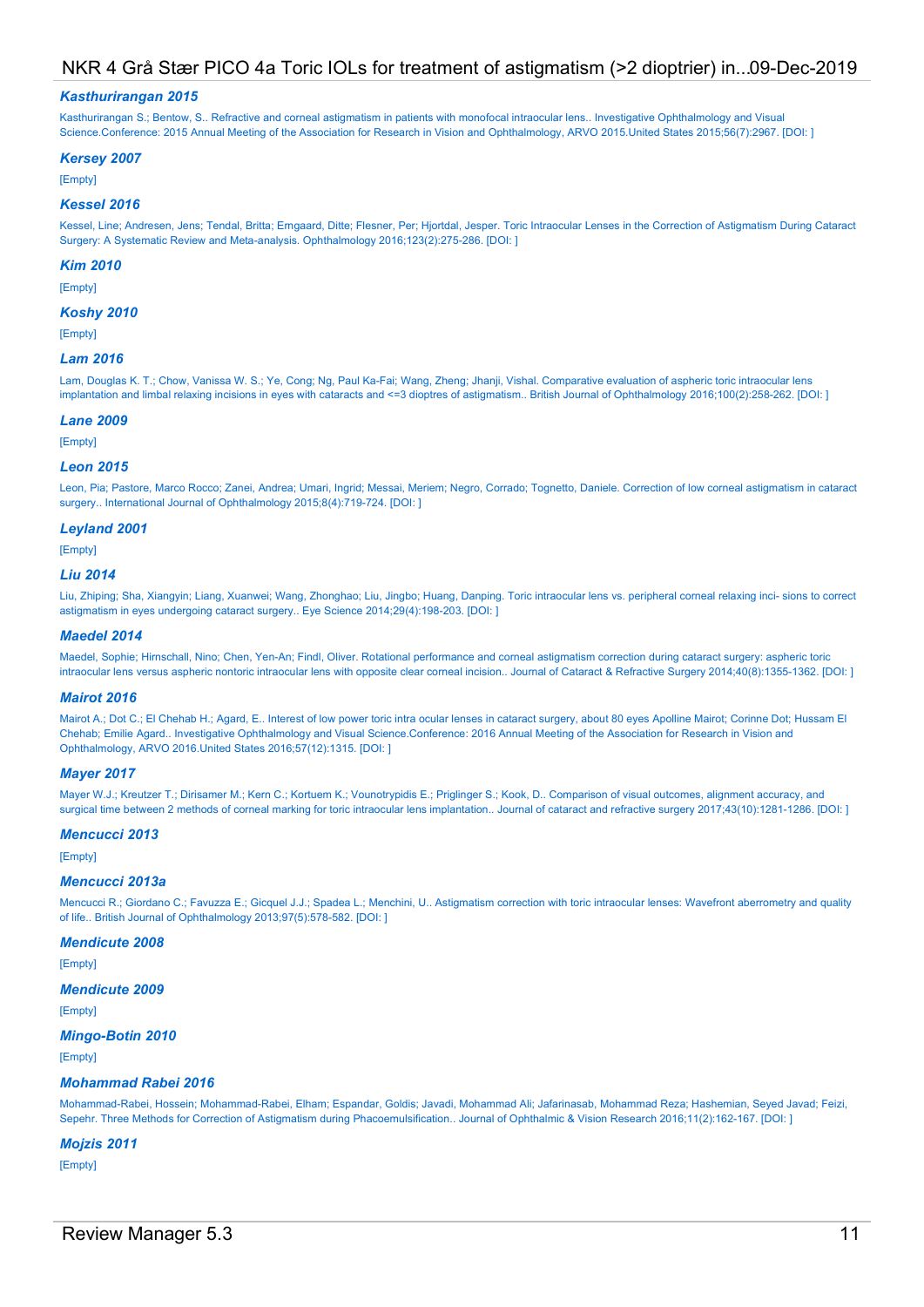#### Mozayan 2014

Mozayan E.; Lee, J. K.. Update on astigmatism management.. Current opinion in ophthalmology 2014;25(4):286-290. [DOI: ]

#### Nagpal 2015

Nagpal, Ritu; Sharma, Namrata; Vasavada, Viraj; Maharana, Prafulla K.; Titiyal, Jeewan S.; Sinha, Rajesh; Upadhyay, Ashish D.; Vajpayee, Rasik B.. Toric intraocular lens versus monofocal intraocular lens implantation and photorefractive keratectomy: a randomized controlled trial.. American Journal of Ophthalmology 2015;160(3):479-486.e2. [DOI: ]

#### Nanavaty 2017

Nanavaty, Mayank A.; Bedi, Kaveeta K.; Ali, Shahnaz; Holmes, Mathew; Rajak, Saul. Toric Intraocular Lenses Versus Peripheral Corneal Relaxing Incisions for Astigmatism Between 0.75 and 2.5 Diopters During Cataract Surgery.. American Journal of Ophthalmology 2017;180(Journal Article):165-177. [DOI: ]

#### Osher 2011

[Empty]

#### Ouchi 2011

[Empty]

#### Packer 2018

Packer, Mark; Williams, Jon I.; Feinerman, Gregg; Hope, Richard S.. Prospective multicenter clinical trial to evaluate the safety and effectiveness of a new glistening-free one-piece acrylic toric intraocular lens.. Clinical Ophthalmology 2018;12(Journal Article):1031-1039. [DOI: ]

#### Park 2011

[Empty]

#### Pepose 2015

Pepose, Jay S.; Hayashida, Jon; Hovanesian, John; Davies, James; Labor, Phillips Kirk; Whitman, Jeffrey; Carter, Harvey; Colvard, Michael; Buckhurst, Phillip J.; Khodai, Omid; Mittleman, David; Feinerman, Gregg. Safety and effectiveness of a new toric presbyopia-correcting posterior chamber silicone intraocular lens.. Journal of Cataract & Refractive Surgery 2015;41(2):295-305. [DOI: ]

#### Poll 2011

[Empty]

#### Pouyeh 2011

[Empty]

#### Roensch 2012

[Empty]

#### Ruhswurm 2000

[Empty]

#### Sambhara 2017

Sambhara D.; Andrews H.; Sudhakar S.; O'Rourke T.L.; Wolford K.; Scott I.U.; Pantanelli, S.. Postoperative Refractive and Visual Acuity Outcomes Using Manual Ink Markings versus Callisto Markerless System for Toric Intraocular Lens Implantation.. Investigative Ophthalmology and Visual Science 2017;Conference(Journal Article):2017. [DOI: ]

#### Sasaki 2012

[Empty]

#### Scialdone 2013

Scialdone, Antonio; De Gaetano, Francesco; Monaco, Gaspare. Visual performance of 2 aspheric toric intraocular lenses: comparative study.. Journal of Cataract & Refractive Surgery 2013;39(6):906-914. [DOI: ]

#### Seth 2018

Seth, Sheetal A.; Bansal, Rakesh K.; Ichhpujani, Parul; Seth, Natasha G.. Comparative evaluation of two toric intraocular lenses for correcting astigmatism in patients undergoing phacoemulsification.. Indian journal of ophthalmology 2018;66(10):1423-1428. [DOI: ]

Sheppard 2013 [Empty] Stanwood 2002 [Empty] Statham 2009 [Empty] Stewart 2010 [Empty]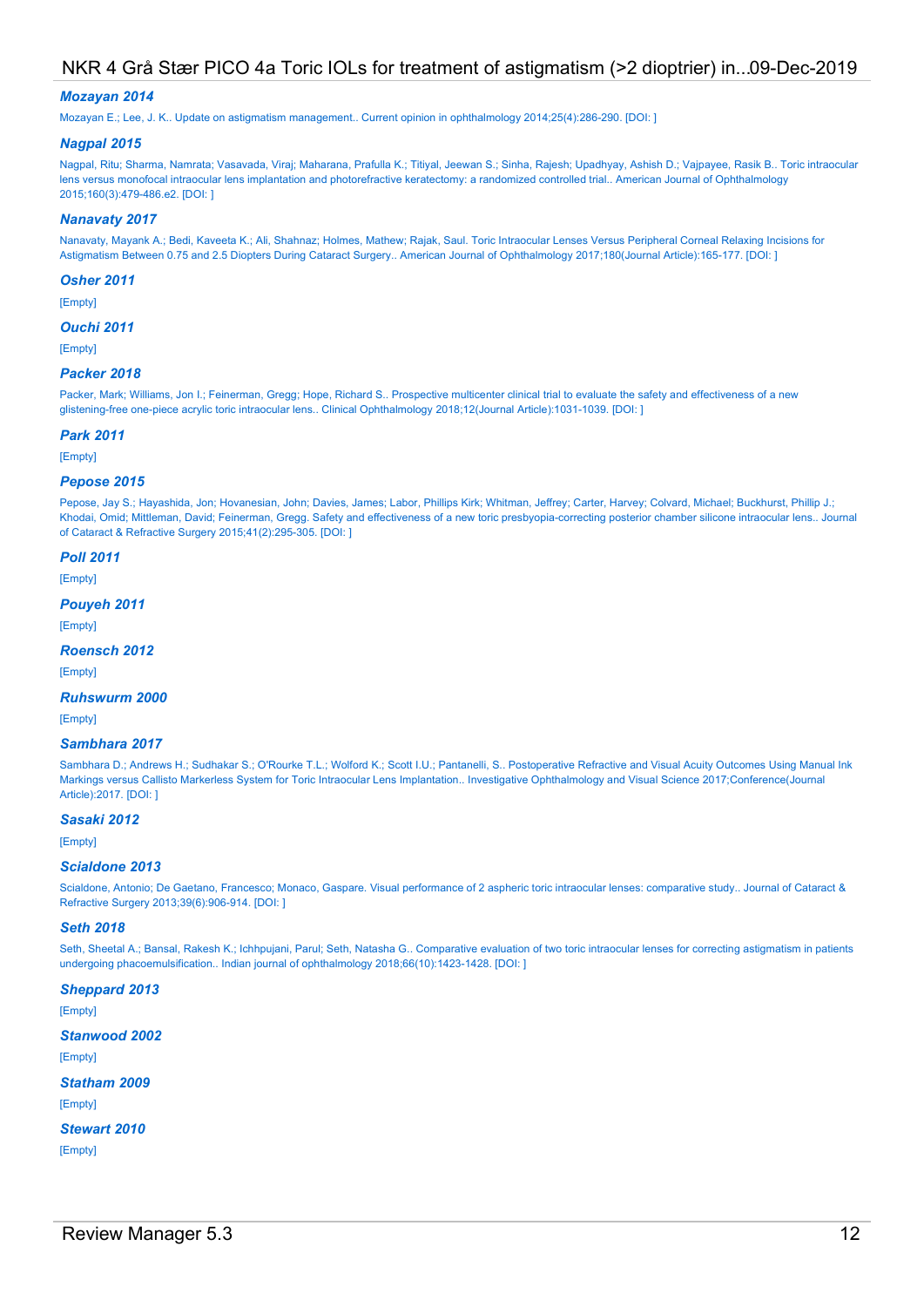#### Sun 2000

[Empty]

#### Swiatek 2012

[Empty]

#### Tassignon 2011

[Empty]

#### Thomas 2018

Thomas, Bettina C.; Khoramnia, Ramin; Auffarth, Gerd U.; Holzer, Mike P.. Clinical outcomes after implantation of a toric intraocular lens with a transitional conic toric surface.. British Journal of Ophthalmology 2018;102(3):313-316. [DOI: ]

#### Titiyal 2014

Titiyal, Jeewan S.; Khatik, Mukesh; Sharma, Namrata; Sehra, Sri Vatsa; Maharana, Parfulla K.; Ghatak, Urmimala; Agarwal, Tushar; Khokhar, Sudarshan; Chawla, Bhavana. Toric intraocular lens implantation versus astigmatic keratotomy to correct astigmatism during phacoemulsification.. Journal of Cataract & Refractive Surgery 2014;40(5):741-747. [DOI: ]

#### Vasavada 2013

Vasavada, Vaishali; Vasavada, Abhay R.; Vasavada, Viraj A.; Srivastava, Samaresh; Gajjar, Devarshi U.; Mehta, Siddharth. Incision integrity and postoperative outcomes after microcoaxial phacoemulsification performed using 2 incision-dependent systems.. Journal of Cataract & Refractive Surgery 2013;39(4):563-571. [DOI: ]

#### Vickovic 2012

[Empty]

#### Visser 2011

[Empty]

## Visser 2011b

[Empty]

## Visser 2012

[Empty]

#### Waltz 2015

Waltz, Kevin L.; Featherstone, Kristen; Tsai, Linda; Trentacost, Debbie. Clinical outcomes of TECNIS toric intraocular lens implantation after cataract removal in patients with corneal astigmatism.. Ophthalmology 2015;122(1):39-47. [DOI: ]

#### Webers 2017

Webers, Valentijn S. C.; Bauer, Noel J. C.; Visser, Nienke; Berendschot, Tos T. J. M.; van den Biggelaar,Frank J H M.; Nuijts, Rudy M. M. A.. Image-guided system versus manual marking for toric intraocular lens alignment in cataract surgery.. Journal of Cataract & Refractive Surgery 2017;43(6):781-788. [DOI: ]

#### Woo 2015

Woo Y.J.; Lee H.; Kim H.S.; Kim E.K.; Seo K.Y.; Kim, T. I.. Comparison of 3 marking techniques in preoperative assessment of toric intraocular lenses using a wavefront aberrometer.. Journal of cataract and refractive surgery 2015;41(6):1232-1240. [DOI: ]

#### Zuberbuhler 2008

[Empty]

#### Zukaite 2019

Zukaite, Ieva; Bedi, Kaveeta K.; Ali, Shahnaz; Nanavaty, Mayank A.. Influence of peripheral corneal relaxing incisions during cataract surgery for corneal astigmatism up to 2.5 dioptres on corneal densitometry.. Eye 2019;(Journal Article). [DOI: ]

## Data and analyses

#### 1 Torisk IOL vs Non-torisk IOL

| <b>Outcome or Subgroup</b>                                  | <b>Studies</b> | <b>Participants</b> | <b>Statistical Method</b>        | <b>Effect Estimate</b> |
|-------------------------------------------------------------|----------------|---------------------|----------------------------------|------------------------|
| 1.1 Spectacle dependence.                                   |                | 182                 | Risk Ratio (M-H, Random, 95% CI) | $[0.24]$ [0.11, 0.50]  |
| 1.3 No of patients not obtaining UCDVA 20/25 or 2<br>better |                | 194                 | Risk Ratio (M-H, Random, 95% CI) | $[0.47]$ [0.34, 0.64]  |
| 1.4 Number of complications.                                |                | 82                  | Risk Ratio (M-H, Random, 95% CI) | $[0.91]$ [0.35, 2.39]  |

## Figures